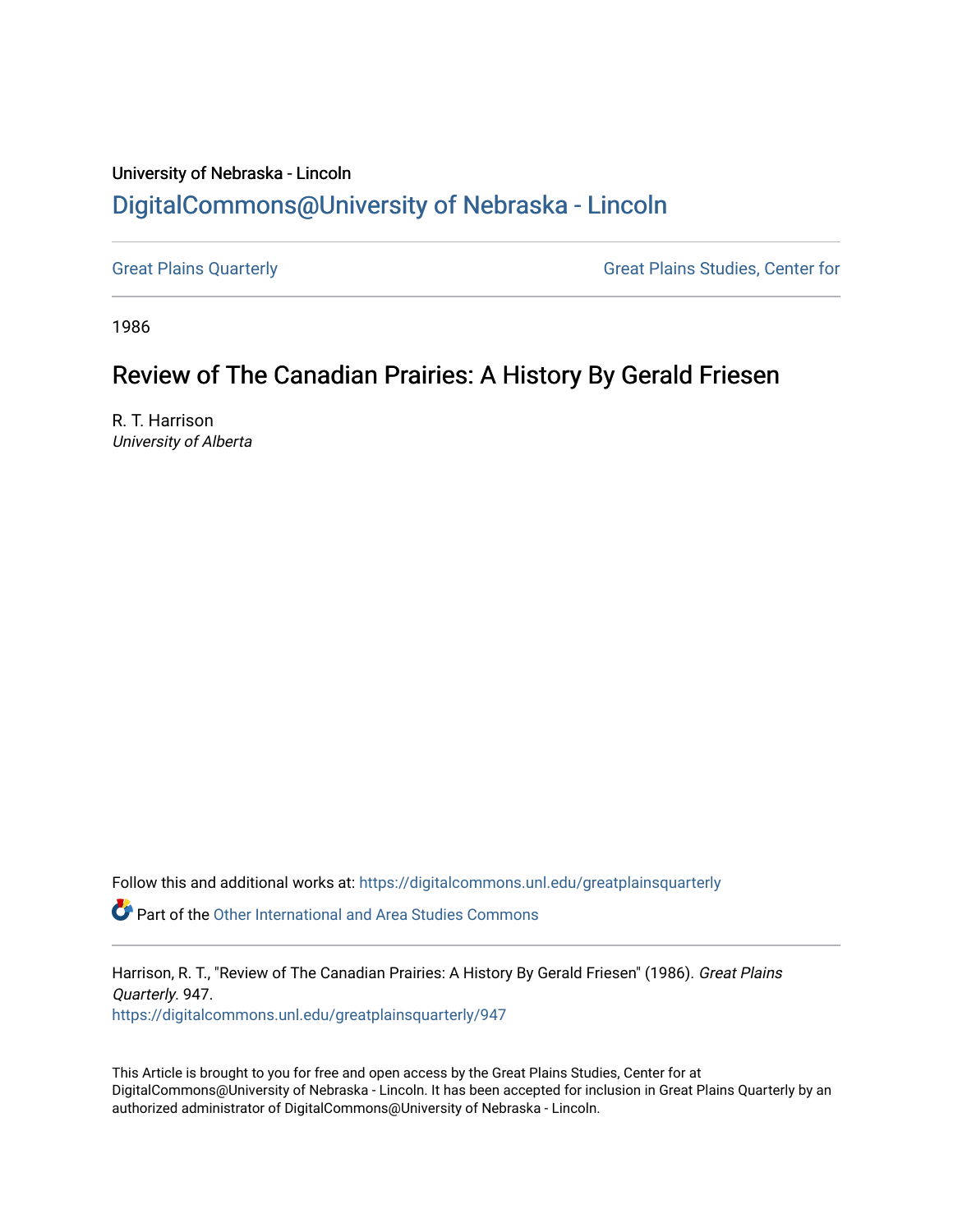## 296 GREAT PLAINS QUARTERLY, FALL 1986

*The Canadian Prairies:* A *History.* By Gerald Friesen. Lincoln and London: University of Nebraska Press, 1984. Photographs, maps, notes, bibliographical essay, index. xv + 524 pp, \$22.50.

In *The Canadian Prairies,* Gerald Friesen has taken on a monumental task. Over the past generation prairie historiography has grown too rapidly to lend itself to synoptic treatments. It would therefore be unreasonable to expect specialists to be entirely satisfied with Friesen's treatment of their aspects of prairie history. I know I would like to edit his remarks on prairie literature, yet my informal inquiries suggest that this book is highly respected both by professional historians and by prairie pioneers, who find that Friesen's narration rings true to their actual experiences.

One of Friesen's greatest achievements is in making of prairie history a lucid, readable,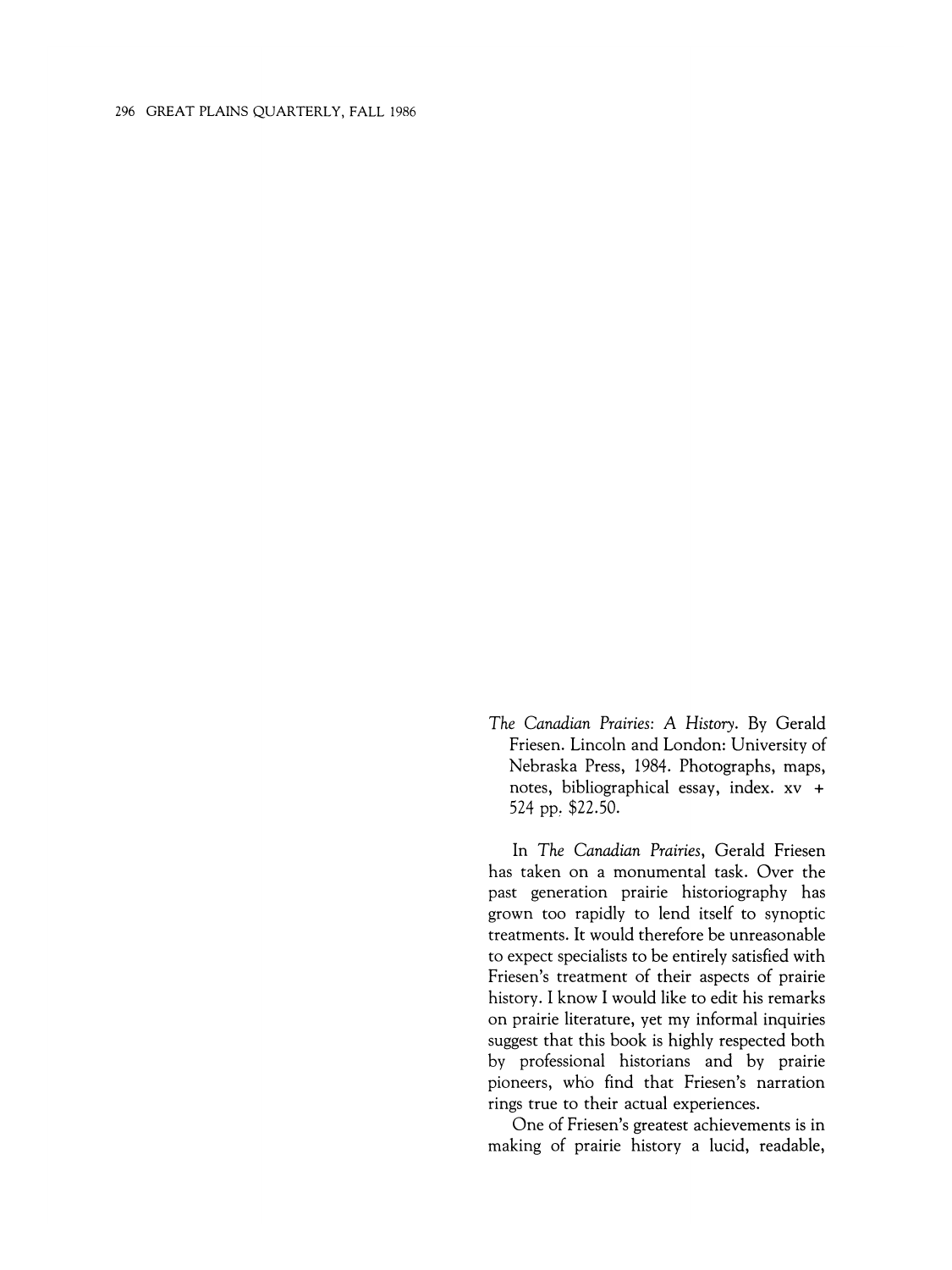often entertaining narrative without denying its complexity. He outlines the main directions of scholarship on the principal issues, providing notes and bibliographical advice for further study. He strives to present contrary views with detachment, and often achieves a balance that clarifies contentious issues. This is particularly evident in his four excellent chapters on the native peoples and the fur trade, areas where questions of moral culpability have often overshadowed those of national achievement. By raising rather than adopting the arguments of the "revisionists," Friesen delivers the questions alive and whole. He also identifies important gaps in the study of the prairie past; most notably in basic sociological research. Yet he manages to sketch a reasonably full and human picture with the limited data available.

Friesen's synthesis could not, of course, be achieved without sacrifices. For structural reasons, a readable narrative is less likely to be a convenient reference tool than, say, a conceptually organized history. For many specific issues (for example, "the international boundary") even a brief history such as Douglas Hill's *The Opening of the Canadian West* will provide more accessible facts. And at times the complexities are too great to resolve, as when Friesen indicates the "bewildering multiplicity of leagues and churches" among the Ukrainian immigrants but has not the space to clarify them for the reader. His detachment is not without pitfalls either, especially later in the book when it seems a habitual rather than an achieved position. It can give the impression not that an issue remains problematic or requires further investigation but that judgment itself is unimportant, as in the question of Prime Minister Laurier's intentions with regard to Catholic separate schools. The unfortunate implication is that the attempts of historians to resolve the issue have the character of harmless diversions.

Here and there in the narrative it would be easy to quarrel with the point of balance Friesen adopts. To say, for example, that

during the fur trade the natives "were the subject of non-directed culture change" seems to me to evade the moral implications of white enterprises, as does the later argument that the changes "were aspects of a technological and economic revolution that encompassed the globe."

Friesen gives some attention to distinguishing the Canadian from the American experience of the Great Plains. When, for example, he accounts for the fact that the Mounted Police were not accused of being despotic or tyrannical despite their extraordinary range of administrative, judicial, and enforcement powers, he says, "this state of affairs can only be explained by abandoning all Turnerian assumptions about the influence of the frontier." Or when he describes the center of Canada's cattle industry: "Rather than a 'cowtown,' with whiskey and revolvers, as American images would suggest, Calgary was built upon the tea, the gymkhana, and entrenched wealth." But at times Friesen seems to waver, to blur important distinctions by applying terms such as "the North American Dream," and "the myth of the frontier" to the prairie West without redefining them in their new context. American readers, from their side, may be bothered by occasional errors in his references to the American West. He describes the development of large ranches in southern Alberta in the 1880s as "contemporaneous with the rise of the American cattle frontier," and refers to "the end of available free land in the United States" in the 1890s, although such a staunch Turnerian as Ray Billington has pointed out that four times as much land was homesteaded after 1890 as before.

Friesen also faces inevitable structural difficulties, especially in the later periods when the growing complexity of prairie society makes a coherent narrative line more difficult to maintain. After his four chapters on the natives and the fur trade, he devotes one chapter to "The Metis and the Red River Settlement 1844-70" and one to "Prairie Indians 1840-1900." Then the narrative crosses the same period in four separate chapters,